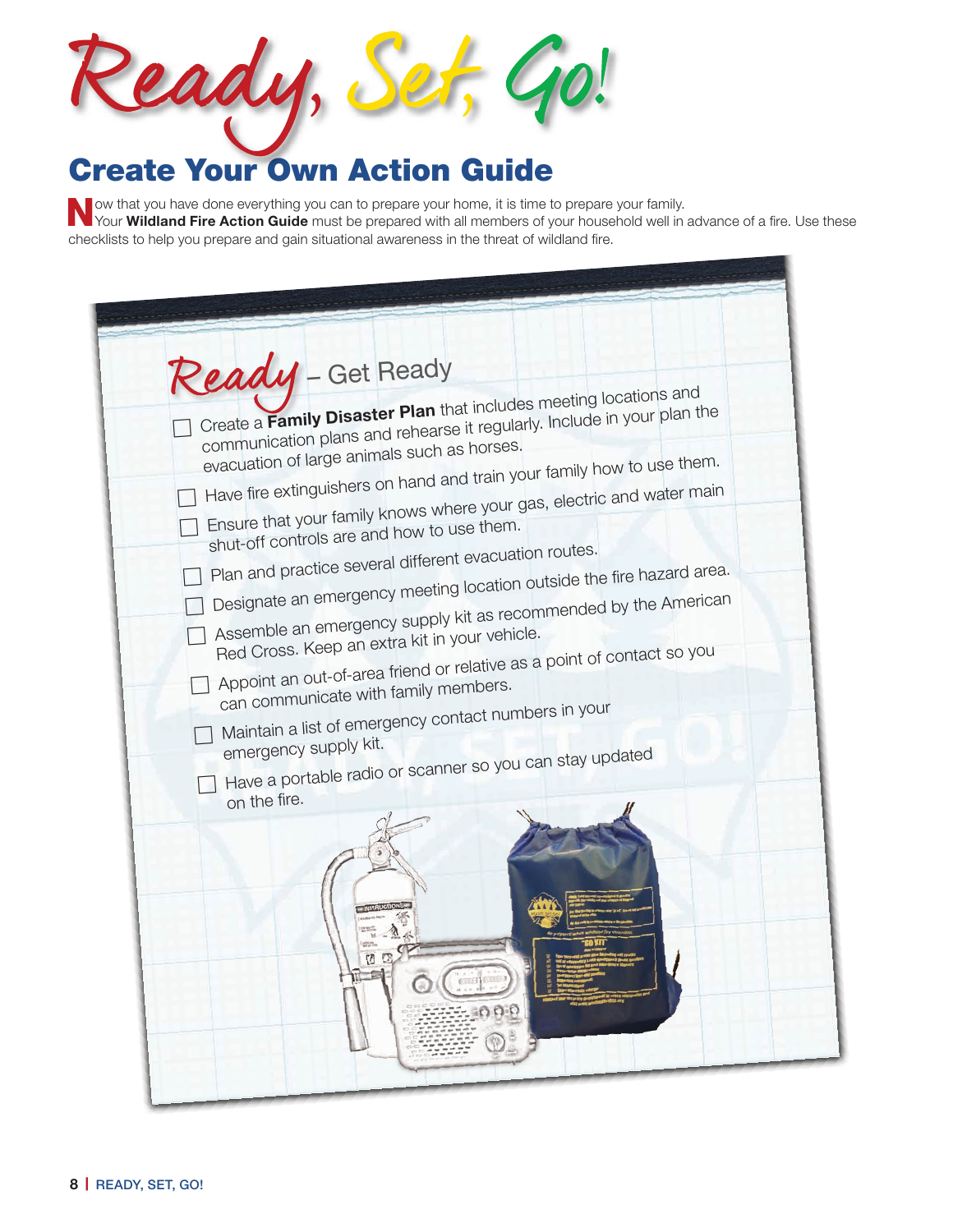| Monitor fire weather conditions and fire status.<br>See www.inciweb.org. Stay tuned to your TV<br>or local radio stations for updates.<br>Evacuate as soon as you are set!<br>Alert family and neighbors.<br>Dress in appropriate clothing (i.e., clothing made<br>from natural fibers, such as cotton, and work<br>boots). Have goggles and a dry bandana or<br>particle mask handy.<br>Ensure that you have your emergency supply<br>kit on hand that includes all necessary items,<br>such as a battery powered radio, spare<br>batteries, emergency contact numbers, and<br>ample drinking water.<br>Remain close to your house, drink plenty of<br>water and keep an eye on your family and pets<br>until you are ready to leave.                                                                          | Back your car into the driveway to facilitate<br>a quick departure. Shut doors and roll<br>up windows.<br>Have a ladder available.<br>Patrol your property and extinguish all small fires<br>until you leave.<br>Cover attic and ground vents with pre-cut<br>plywood or commercial seals if time permits.<br>IF YOU ARE TRAPPED: SURVIVAL TIPS<br>Stay in your home until fire passes.<br>Shelter away from outside walls.<br>Bring garden hoses inside house so embers<br>and flames do not destroy them.<br>$\Box$<br>Look for spot fires and extinguish if found<br>inside house.                                                                                                                                                                                                                                                            |
|-----------------------------------------------------------------------------------------------------------------------------------------------------------------------------------------------------------------------------------------------------------------------------------------------------------------------------------------------------------------------------------------------------------------------------------------------------------------------------------------------------------------------------------------------------------------------------------------------------------------------------------------------------------------------------------------------------------------------------------------------------------------------------------------------------------------|--------------------------------------------------------------------------------------------------------------------------------------------------------------------------------------------------------------------------------------------------------------------------------------------------------------------------------------------------------------------------------------------------------------------------------------------------------------------------------------------------------------------------------------------------------------------------------------------------------------------------------------------------------------------------------------------------------------------------------------------------------------------------------------------------------------------------------------------------|
| <b>INSIDE CHECKLIST, IF TIME ALLOWS</b><br>Close all windows and doors, leaving them<br>unlocked and remove all shades and curtains.<br>Remove lightweight curtains.<br>Move furniture to the center of the room, away<br>from windows and doors.<br>Turn off pilot lights and air conditioning.<br>Leave your lights on so firefighters can see your<br>house under smoky conditions.<br><b>OUTSIDE CHECKLIST, IF TIME ALLOWS</b><br>Bring combustible items from the exterior of<br>the house inside (e.g., patio furniture, children's<br>toys, door mats, etc.) If you have a pool place<br>combustible items in the water.<br>Turn off propane tanks and other gas at<br>the meter.<br>Don't leave sprinklers on or water running They<br>can effect critical water pressure.<br>Leave exterior lights on. | Wear long sleeves and long pants made<br>of natural fibers such as cotton.<br>Stay hydrated.<br>Ensure you can exit the home if it catches fire<br>(remember if it's hot inside the house,<br>it is four to five times hotter outside).<br>$\overline{\phantom{a}}$<br>Fill sinks and tubs for an emergency<br>water supply.<br>Place wet towels under doors to keep smoke<br>and embers out.<br>- 1<br>After the fire has passed, check your roof<br>and extinguish any fires, sparks or embers.<br>Check attic too.<br>If there are fires that you cannot extinguish,<br>call 9-1-1.<br>$\Box$ Place wet towels under doors to keep smoke<br>and embers out.<br>After the fire has passed, check your roof and<br>extinguish any fires, sparks or embers. Check<br>attic too.<br>If there are fires that you cannot extinguish,<br>call 9-1-1. |